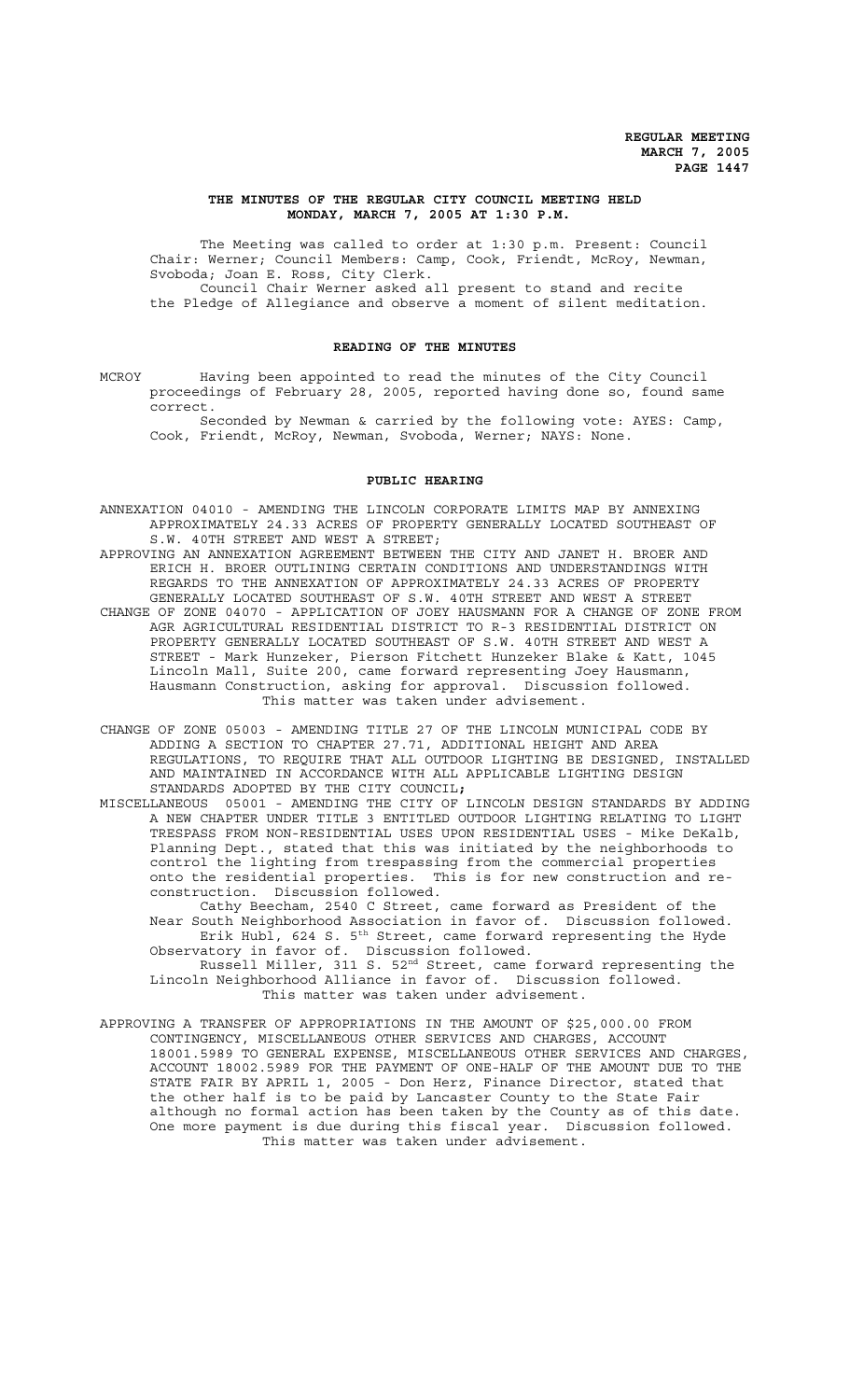APPROVING A LEASE AGREEMENT BETWEEN THE LINCOLN-LANCASTER COUNTY HEALTH DEPARTMENT AND THE AMERICAN NATIONAL RED CROSS FOR THE LEASE OF SPACE FROM THE RED CROSS FOR STORAGE OF THE HAZMAT VEHICLE FOR A PERIOD FROM JANUARY 1, 2005 THROUGH DECEMBER 31, 2005 - Nancy Clark, 3140 N St., Lincoln-Lancaster County Health Department, stated this vehicle needs to be stored in a facility where there is an energy source. (The vehicle must be plugged in.) This vehicle has been stored in this location for three years. Discussion followed.

This matter was taken under advisement.

ACCEPTING THE REPORT OF NEW AND PENDING CLAIMS AGAINST THE CITY AND APPROVING DISPOSITION OF CLAIMS SET FORTH THEREIN FOR THE PERIOD OF FEBRUARY 1 - 15, 2005 - Jon Camp, Council Member, questions why there were so many denials of claims for damages caused by the snow plows.

Dana Roper, City Attorney, stated that the City is not responsible for any damages from snow removal on the public right-of-way. Discussion followed.

This matter was taken under advisement.

WAIVER 05001 - APPLICATION OF LICOR, INC. TO WAIVE THE REQUIREMENT FOR THE INSTALLATION OF SIDEWALKS ALONG PROGRESSIVE AVENUE AND TO WAIVE THE REQUIREMENT FOR THE INSTALLATION OF STREET TREES ALONG N. 48TH STREET, GENERALLY LOCATED AT THE SOUTHWEST CORNER OF N. 48TH STREET AND SUPERIOR STREET - Jeff Bennett, 2408 S.  $15<sup>th</sup>$  Street, came forward to request the approval of the waiver.

**\*\* END OF PUBLIC HEARING \*\***

## **MISCELLANEOUS BUSINESS - NONE**

# **COUNCIL ACTION**

## **LIQUOR RESOLUTIONS - NONE**

## **ORDINANCES - 2ND READING & ASSOCIATED RESOLUTIONS**

- ANNEXATION 04010 AMENDING THE LINCOLN CORPORATE LIMITS MAP BY ANNEXING APPROXIMATELY 24.33 ACRES OF PROPERTY GENERALLY LOCATED SOUTHEAST OF S.W. 40TH STREET AND WEST A STREET(IN CONNECTION W/ 05R-50, 05-25) CLERK read an ordinance, introduced by Annette McRoy, annexing and including the below described land as part of the City of Lincoln, Nebraska and amending the Corporate Limits Map attached to and made a part of Ordinance No. 18208, to reflect the extension of the corporation limits boundary of the City of Lincoln, Nebraska established and shown thereon, the second time.
- APPROVING AN ANNEXATION AGREEMENT BETWEEN THE CITY AND JANET H. BROER AND ERICH H. BROER OUTLINING CERTAIN CONDITIONS AND UNDERSTANDINGS WITH REGARDS TO THE ANNEXATION OF APPROXIMATELY 24.33 ACRES OF PROPERTY GENERALLY LOCATED SOUTHEAST OF S.W. 40TH STREET AND WEST A STREET. (IN CONNECTION W/05-24, 05-25)
- CHANGE OF ZONE 04070 APPLICATION OF JOEY HAUSMANN FOR A CHANGE OF ZONE FROM AGR AGRICULTURAL RESIDENTIAL DISTRICT TO R-3 RESIDENTIAL DISTRICT ON PROPERTY GENERALLY LOCATED SOUTHEAST OF S.W. 40TH STREET AND WEST A STREET (IN CONNECTION W/ 05-24, 05R-50) - CLERK read an ordinance, introduced by Annette McRoy, amending the Lincoln Zoning District Maps attached to and made a part of Title 27 of the Lincoln Municipal Code, as provided by section 27.05.020 fo the Lincoln Municipal Code, by changing the boundaries of the districts established and shown thereon, the second time.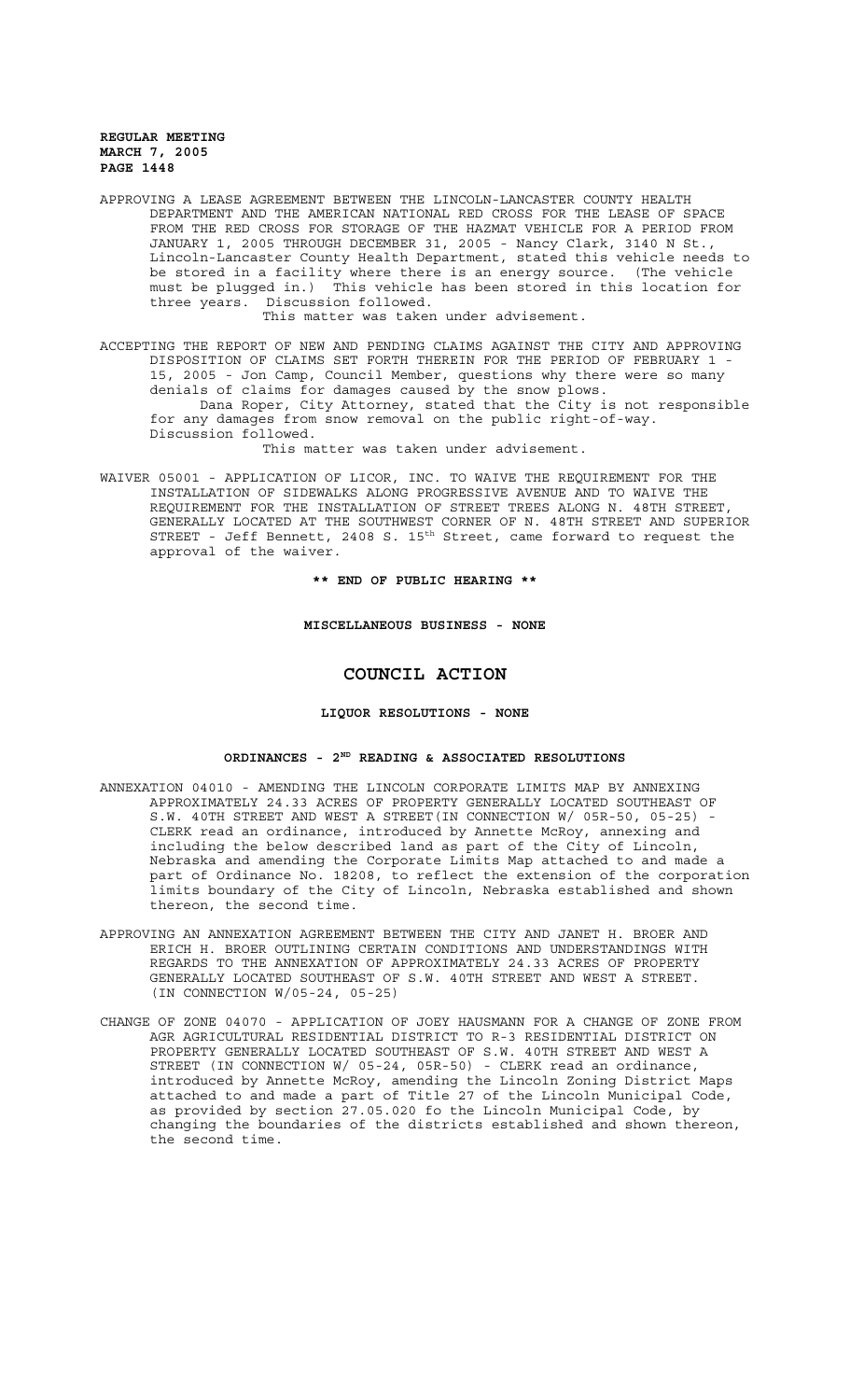- CHANGE OF ZONE 05003 AMENDING TITLE 27 OF THE LINCOLN MUNICIPAL CODE BY ADDING A SECTION TO CHAPTER 27.71, ADDITIONAL HEIGHT AND AREA REGULATIONS, TO REQUIRE THAT ALL OUTDOOR LIGHTING BE DESIGNED, INSTALLED AND MAINTAINED IN ACCORDANCE WITH ALL APPLICABLE LIGHTING DESIGN STANDARDS ADOPTED BY THE CITY COUNCIL (IN CONNECTION W/05R-51) - CLERK read an ordinance, introduced by Annette McRoy, amending Chapter 27.71 of the Lincoln 27.71.165 to require that all outdoor lighting be designed, installed and maintained in accordance with all applicable lighting design standards adopted by the City Council, the second time.
- MISCELLANEOUS 05001 AMENDING THE CITY OF LINCOLN DESIGN STANDARDS BY ADDING A NEW CHAPTER UNDER TITLE 3 ENTITLED OUTDOOR LIGHTING RELATING TO LIGHT TRESPASS FROM NON-RESIDENTIAL USES UPON RESIDENTIAL USES. (IN CONNECTION W/05-26)

#### **RESOLUTIONS**

- REAPPOINTING BARBARA A. RAMSEY AND JERI L. BRANDT TO THE LINCOLN-LANCASTER WOMEN'S COMMISSION FOR TWO-YEAR TERMS EXPIRING JANUARY 1, 2007 AND MARCH 1, 2007, RESPECTIVELY - CLERK read the following resolution, introduced
	- by Annette McRoy, who moved its adoption:
- A-83229 BE IT RESOLVED by the City Council of the City of Lincoln, Nebraska:

That the reappointment of Barbara A. Ramsey and Jeri L. Brandt to the Lincoln-Lancaster Women's Commission for two-year terms expiring January 1, 2007 and March 1, 2007, respectively, is hereby approved. Introduced by Annette McRoy Seconded by Cook & carried by the following vote: AYES: Camp,

Cook, Friendt, McRoy, Newman, Svoboda, Werner; NAYS: None.

- APPOINTING MARCIA LOUISE MALONE, LORI VIDLAK, AND LESLIE K. DOYLE TO THE LINCOLN-LANCASTER WOMEN'S COMMISSION FOR TERMS EXPIRING MARCH 1, 2006, MARCH 1, 2006, AND JANUARY 1, 2007, RESPECTIVELY - CLERK read the following resolution, introduced by Annette McRoy, who moved its adoption:
- A-83230 BE IT RESOLVED by the City Council of the City of Lincoln, Nebraska:

That the appointment of Marcia Louise Malone, Lori Vidlak, and Leslie K. Doyle to the Lincoln-Lancaster Women's Commission for a twoyear terms expiring March 1, 2006, March 1, 2006, and January 1, 2007, respectively, is hereby approved.

Introduced by Annette McRoy Seconded by Cook & carried by the following vote: AYES: Camp, Cook, Friendt, McRoy, Newman, Svoboda, Werner; NAYS: None.

REAPPOINTING ROBERT RIPLEY AND BRUCE HELWIG TO THE HISTORIC PRESERVATION COMMISSION FOR A THREE-YEAR TERM EXPIRING APRIL 15, 2008 - CLERK read the following resolution, introduced by Annette McRoy, who moved its

adoption:<br>A-83231 BE BE IT RESOLVED by the City Council of the City of Lincoln, Nebraska:

That the reappointment of Robert Ripley and Bruce Helwig to the Historic Preservation Commission for a three-year term expiring April 15, 2008 is hereby approved.

Introduced Annette McRoy Seconded by Cook & carried by the following vote: AYES: Camp, Cook, Friendt, McRoy, Newman, Svoboda, Werner; NAYS: None.

- APPROVING A TRANSFER OF APPROPRIATIONS IN THE AMOUNT OF \$25,000.00 FROM CONTINGENCY, MISCELLANEOUS OTHER SERVICES AND CHARGES, ACCOUNT 18001.5989 TO GENERAL EXPENSE, MISCELLANEOUS OTHER SERVICES AND CHARGES, ACCOUNT 18002.5989 FOR THE PAYMENT OF ONE-HALF OF THE AMOUNT DUE TO THE STATE FAIR BY APRIL 1, 2005 - CLERK read the following resolution, introduced by Annette McRoy, who moved its adoption:
- A-83232 BE IT RESOLVED by the City Council of the City ofincoln, Nebraska: That a transfer of appropriations in the amount of \$25,000.00 from Contingency, Miscellaneous Other Services and Charges, Account 18001.5989 to General Expense, Miscellaneous Other Services and Charges, Account 18002.5989, for the payment of one-half of the amount due to the State Fair by April 1, 2005, is hereby approved and the Finance Director is authorized to make such transfer upon passage of this resolution. Introduced by Annette McRoy

Seconded by Cook & carried by the following vote: AYES: Camp, Cook, Friendt, McRoy, Newman, Svoboda, Werner; NAYS: None.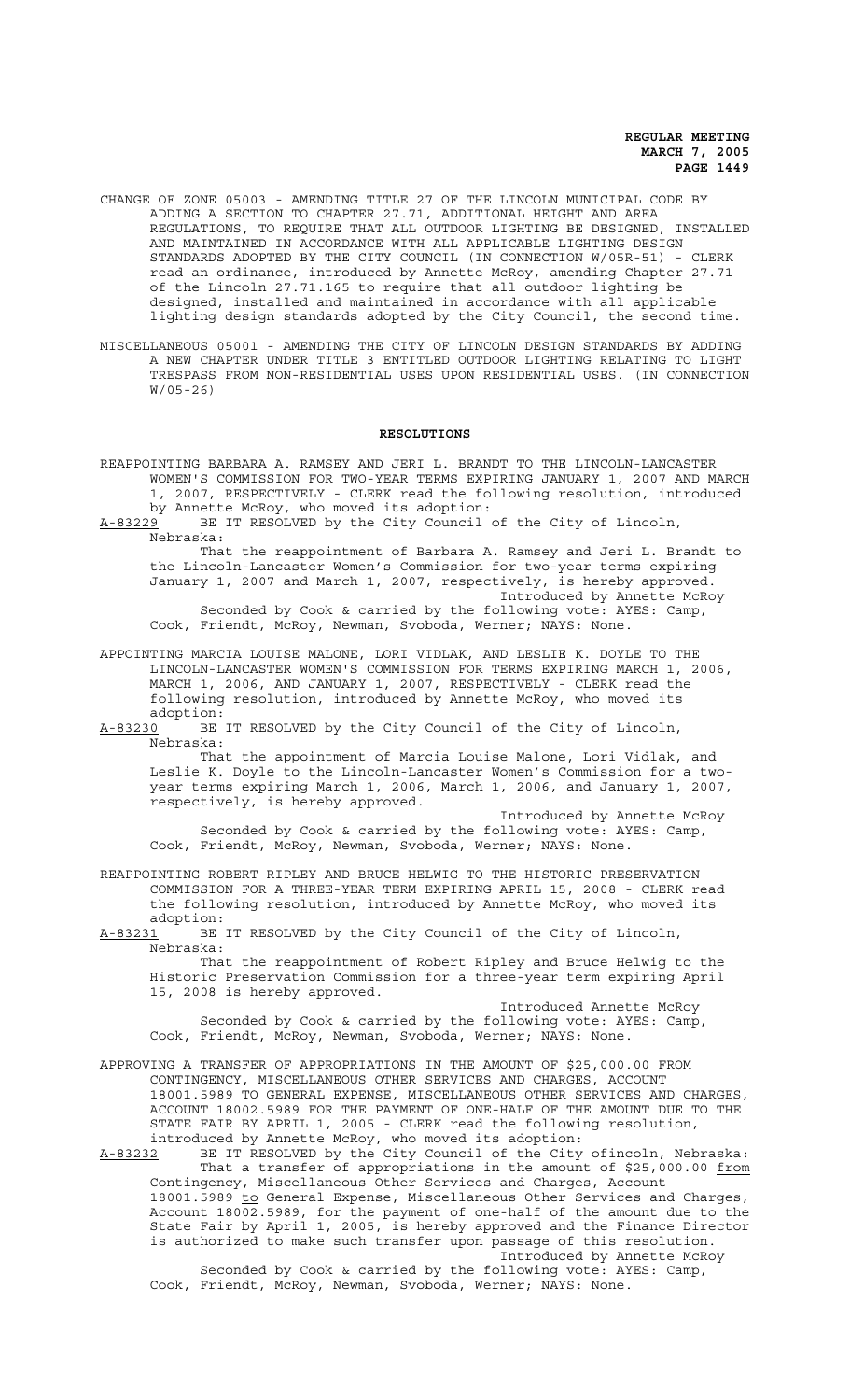APPROVING A LEASE AGREEMENT BETWEEN THE LINCOLN-LANCASTER COUNTY HEALTH DEPARTMENT AND THE AMERICAN NATIONAL RED CROSS FOR THE LEASE OF SPACE FROM THE RED CROSS FOR STORAGE OF THE HAZMAT VEHICLE FOR A PERIOD FROM JANUARY 1, 2005 THROUGH DECEMBER 31, 2005 - CLERK read the following resolution, introduced by Annette McRoy, who moved its adoption: A-83233 BE IT RESOLVED by the City Council of the City of Lincoln, Nebraska: That the attached Lease Agreement between the City and the American Red Cross, Lancaster County Chapter, for the lease of space for a one-year term located at 220 Oakcreek Drive for storage of the Hazmat Vehicle, in accordance with the terms and conditions contained in said Agreement, is hereby approved and the Mayor is authorized to execute the same on behalf of the City of Lincoln. The City Clerk is directed to return an original Agreement to the Health Department for transmittal to the American Red Cross. Introduced by Annette McRoy Seconded by Cook & carried by the following vote: AYES: Camp, Cook, Friendt, McRoy, Newman, Svoboda, Werner; NAYS: None. ACCEPTING THE REPORT OF NEW AND PENDING CLAIMS AGAINST THE CITY AND APPROVING DISPOSITION OF CLAIMS SET FORTH THEREIN FOR THE PERIOD OF FEBRUARY 1 - 15, 2005 - PRIOR to reading: SVOBODA Moved to amend Bill No. 05R-47 on lines 20 and 21, the claim of MNB Insurance (Adam Dueland, Insured) in the amount of \$517.08 should be removed from the list of "Denied" claims. The claim of MNB Insurance (Adam Dueland, Insured) should be added to the list of "Allowed or Settled" claims in the amount of \$387.81. Seconded by Cook & carried by the following vote: AYES: Camp, Cook, Friendt, McRoy, Newman, Svoboda, Werner; NAYS: None. CLERK Read the following resolution, introduced by Annette McRoy, who moved its adoption as amended: A-83234 BE IT RESOLVED by the City Council of the City of Lincoln, Nebraska: That the claims listed in the attached report, marked as Exhibit "A", dated February 16, 2005, of various new and pending tort claims filed against the City of Lincoln with the Office of the City Attorney or the Office of the City Clerk, as well as claims which have been disposed of, are hereby received as required by Neb. Rev. Stat. § 13-905 (Reissue 1997). The dispositions of claims by the Office of the City Attorney, as shown by the attached report, are hereby approved:<br>DENIED MALLOWED OR ALLOWED OR SETTLED Donald H. Frank  $NAS^*$  Homes by Hart  $\lesssim$  \$3,328.78 Gary Chunka \$ 186.55 Sheryl Theriault 7,782.84 Vernon Scharton 159.43 Angela Wilborn 3,467.00 Mike Schneider 200.00 Jon Davis 2,322.32 Larry Warner 1,753.45 Larry Starr 1,874.29 Lyle Gruntorad NAS\* Eric Hoffman 40.00 Kenneth Walton/Walton Construction 3,575.96 Norma E. Kamtz 520.61 Donald E. Brown 278.00 Kay Krivolavek 1988 - 1999 MAS MASA Autumn Simpson 2,014.081 MASA Autumn Simpson 2,614.081.081.081.081.081.08 Bruce Tomey NAS\* Martin Neary & Mary Kunes-Neary 344.69 M<del>D Insurance</del> MNB Insurance MNB Insurance<br>Theland, Insured) 1998 - 517.08 (Adam Dueland, I) (Adam Dueland, Insured) 387.81 Allied Insurance (Claim No. 26E42052) 4,277.30 Farmers Insurance Group (Claim No. 099SUB1005955509-1) 5,231.68 Underground Systems Construction 10, 119.98 \*No Amount Specified The City Attorney is hereby directed to mail to the various claimants listed herein a copy of this resolution which shows the final disposition of their claim. WAIVER 05001 - APPLICATION OF LICOR, INC. TO WAIVE THE REQUIREMENT FOR THE INSTALLATION OF SIDEWALKS ALONG PROGRESSIVE AVENUE AND TO WAIVE THE REQUIREMENT FOR THE INSTALLATION OF STREET TREES ALONG N. 48TH STREET, GENERALLY LOCATED AT THE SOUTHWEST CORNER OF N. 48TH STREET AND SUPERIOR STREET - CLERK read the following resolution, introduced by Annette McRoy, who moved its adoption:<br>A-83235 WHEREAS, Pierce R

WHEREAS, Pierce Rentfro Industrial Plaza 1st Addition, generally located at the southwest corner of N. 48th Street and Superior Street, was previously approved by the City of Lincoln on December 3, 1993; and WHEREAS, the conditions of approval of said Final Plat were the Subdivision Ordinance requirements that a sidewalk be constructed along Progressive Avenue and street trees be planted along N. 48th Street within four years of final plat approval (i.e. December 3, 1997); and WHEREAS, LICOR, Inc. (Applicant) has failed to timely construct said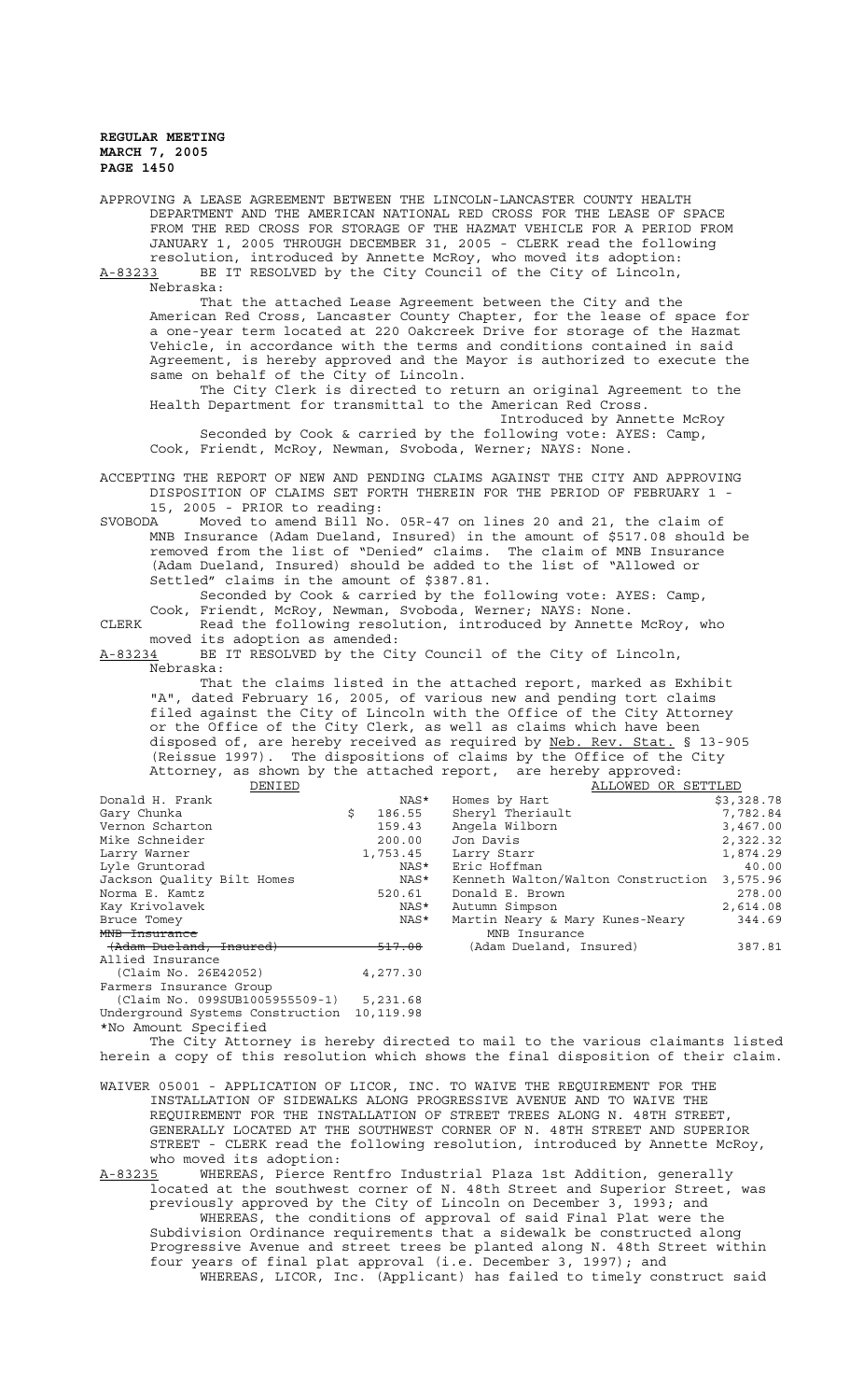improvements and is requesting a waiver of the requirements for the installation of a sidewalk on Progressive Ave. abutting Lot 1, Pierce Rentfro Industrial Plaza 1st Addition, and planting of street trees on N. 48th Street, abutting Lots 2, 3, and 4, Pierce Rentfro Industrial Plaza 1st Addition, pursuant to § 26.31.010 of the Lincoln Municipal Code; and

WHEREAS, the Planning Commission has reviewed said request and has recommended that the waiver of the sidewalk installation be allowed and the waiver of the street trees be denied.

NOW, THEREFORE, BE IT RESOLVED by the City Council of the City of Lincoln, Nebraska:

That the Applicant's request to waive the condition of approval of the Pierce Rentfro Industrial Plaza 1st Addition requiring the installation of a sidewalk on Progressive Ave., abutting Lot 1, Pierce Rentfro Industrial Plaza 1st Addition, is hereby approved.

BE IT FURTHER RESOLVED that the Applicant's request to waive the condition of approval of the Pierce Rentfro Industrial Plaza 1st Addition requiring the planting of street trees along N. 48th Street, abutting Lots 2, 3, and 4, Pierce Rentfro Industrial Plaza 1st Addition is hereby denied. All other conditions for approval of the Pierce Rentfro Industrial

Plaza 1st Addition shall remain in full force and effect.

Introduced by Annette McRoy Seconded by Cook & carried by the following vote: AYES: Camp, Cook, Friendt, McRoy, Newman, Svoboda; NAYS: Werner.

## **PETITIONS & COMMUNICATIONS**

SETTING THE HEARING DATE OF MONDAY, MARCH 21, 2005 AT 1:30 P.M. FOR APP. OF DOUGHBOYZ INC. DBA DOUGHBOYZ BISTRO/SCRUMPY JACKS FOR A CLASS I LIQUOR LICENSE AT 5400 S. 56<sup>TH</sup> STREET, #185 & #195 - CLERK read the following resolution, introduced by Patte Newman, who moved its adoption:<br>A-83236 BE IT RESOLVED by the City Council, of the City of Lincol

BE IT RESOLVED by the City Council, of the City of Lincoln, that a hearing date is hereby set for Mon., March 21, 2005 at 1:30 p.m. or as soon thereafter as possible in the City Council Chambers, County-City Building, 555 S. 10<sup>th</sup> St., Lincoln, NE, for App. of DoughBoyz, Inc. Dba DoughBoyz Bistro/Scrumpy Jacks for a Class I liquor license at 5400 S. 56<sup>th</sup> Street, #185 & #195.

If the Police Dept. is unable to complete the investigation by said time, a new hearing date will be set.

Introduced by Patte Newman

Seconded by Friendt & carried by the following vote: AYES: Camp, Cook, Friendt, McRoy, Newman, Svoboda, Werner; NAYS: None.

THE FOLLOWING HAVE BEEN REFERRED TO THE PLANNING DEPT.:

Change of Zone 05014 - App. of Near South Neighborhood Assn. from R-7, R-6, R-5 & R-4 Residential Dist. and B-3 Commercial Dist. to R-2 Residential Dist. and P Public Use District generally located from F Street to South Street, S. 13<sup>th</sup> Street to S. 27<sup>th</sup> Street.

Change of Zone 05011 - App. of The Schemmer Associates from R-3 Residential Dist. to B-2 Planned Neighborhood Business Dist. on property located at S. 84<sup>th</sup> St. and Old Cheney Road.

Change of Zone 05012 - App. of Brian Carstens for Christian Church in Nebraska, Wood Bridge Planned Unit Development for a church, 12,000 sq. ft. of office/medical office floor area & 58,200 sq. ft. of mini-storage floor area with requests to waive the preliminary plat process & allow lots without frontage onto a public street or private roadway on property located at Pine Lake Road & Helen Witt Drive.

Change of Zone 05013 - App. of Nebraska Dept. of Labor from O-1 Office Dist. to P Public Use Dist. on property located at the S.E. corner of S. 16<sup>th</sup> Street and K Street.

Change of Zone 05017 - App. of Robert & Victoria Rokeby, Larry Schmieding, Fieldstone Owners Assoc. and Lincoln Lodging, LLC from I-1 Industrial Dist. to R-4 Residential Dist. and from I-1 Industrial Dist. to H-3 Highway Commercial Dist. on property at N. 26<sup>th</sup> Street and Old Dairy Road.

Special Permit 1006F- App. of Brown Architecture and Design Co. to adjust the front yard setback for an extension of an attached garage on property at S. 70<sup>th</sup> Street and Forest Lake Blvd.

Special Permit 04069 - App. of Brian Carstens on behalf of Full House, LLC, Whitetail Run Community Unit Plan, for approximately 9 dwelling units with requests to waive sidewalks, street trees, street lighting, landscape screening, & block length on property at S.W. 14<sup>th</sup> Street and W. Bennet Road.

Special Permit 05002 - App. of Brian Carstens and Associates, Foreman Ridge Addition Community Unit Plan, for approximately 29 single family acreage dwelling units, with requests to waive the preliminary plat process,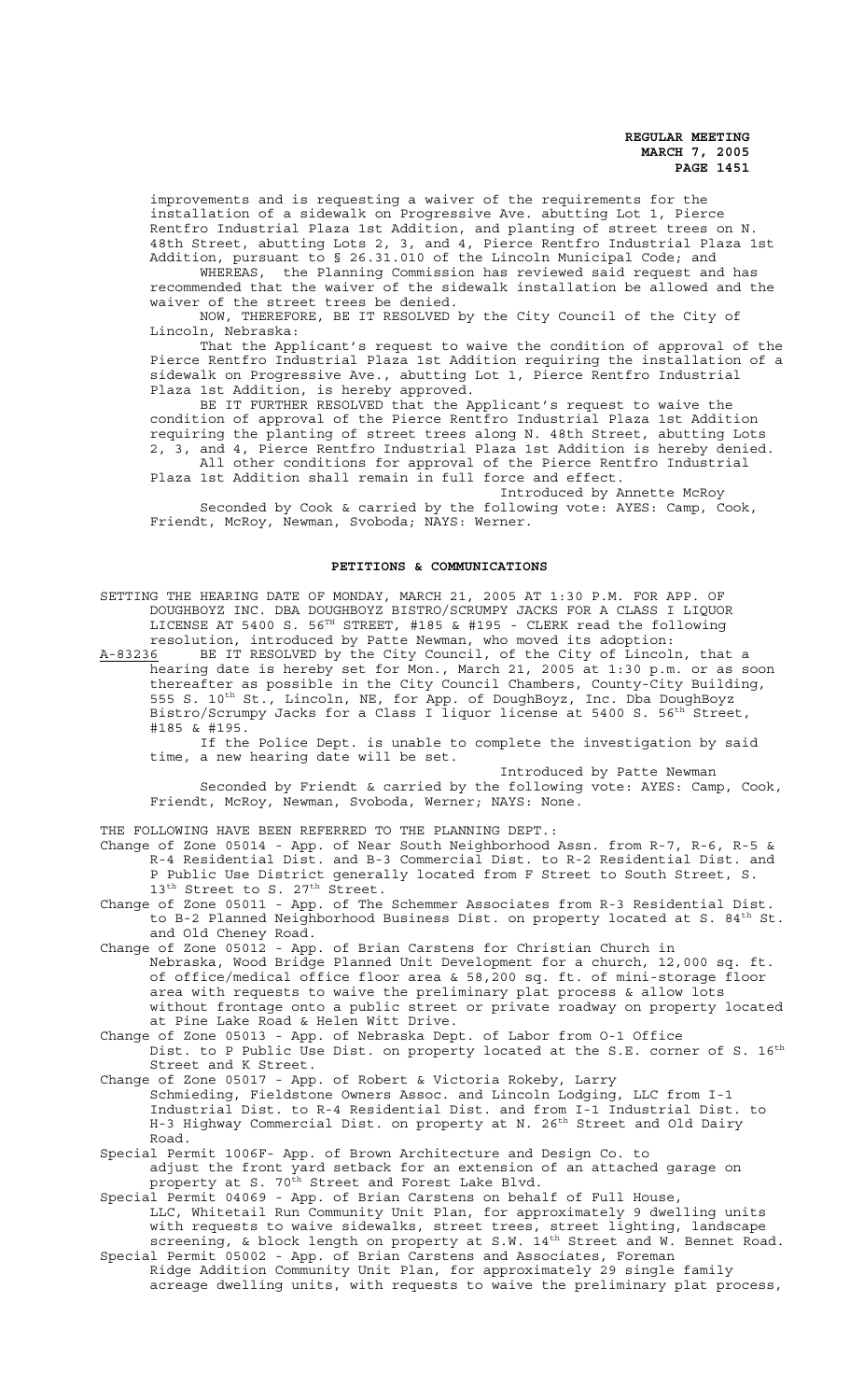sidewalks, street trees, street lighting, landscape screening, block length, storm water detention, sanitary sewer running opposite of street grade, lot to width ratios, and front and side yard setbacks on property at S.W. 12<sup>th</sup> Street and W. Denton Road.

Special Permit 05007 - App. of Hyangsoo Kim, for the authority to sell

alcoholic beverages for consumption on the premises on property located at 700 S. 9<sup>th</sup> Street.

Special Permit 05008 - App. of Layne, LLC, West Van Dorn Acres Community Unit Plan, for approximately 9 single family lots with requests to waive sidewalks, street trees, street lighting, landscape screening, block length, and the preliminary plat process, on property located at S.W. 70th Street and W. Van Dorn Street.

- Special Permit 05009 App. of Boyce Construction, Inc., Fieldstone Center Community Unit Plan, for approximately 70 dwelling units on property located at N. 26th Street and Old Dairy Road.
- Use Permit 05003 App. of The Schemmer Assoc. for 6 lots, with requests to waive the preliminary plat process, front yard setback for parking, and required front yard for double frontage lots, on property located at S. 84<sup>th</sup> Street and Old Cheney Road.

#### **REPORTS OF CITY OFFICERS**

- CLERK'S LETTER AND MAYOR'S APPROVAL OF ORDINANCES & RESOLUTIONS PASSED BY COUNCIL ON FEBRUARY 28, 2005 - CLERK presented said report which was placed on file in the Office of the City Clerk.
- LINCOLN WATER & WASTEWATER SYSTEM RECAPITULATION OF DAILY CASH RECEIPTS FOR FEBRUARY 2005 - CLERK presented said report which was placed on file in the Office of the City Clerk. **(8-71)**
- THE CITY OF LINCOLN'S AUDITED COMPREHENSIVE ANNUAL FINANCIAL REPORT FOR FISCAL YEAR 2003/2004 - CLERK presented said report which was placed on file in the Office of the City Clerk. **(3)**

INVESTMENT OF FUNDS FROM FEBRUARY 7 THRU FEBRUARY 18, 2005 - CLERK read the following resolution, introduced by Patte Newman, who moved its adoption: A-83237 BE IT HEREBY RESOLVED BY THE CITY COUNCIL of the City of Lincoln, Nebraska:

That the attached list of investments be confirmed and approved, and the City Treasurer is hereby directed to hold said investments until maturity unless otherwise directed by the City Council.

Introduced by Patte Newman Seconded by Friendt & carried by the following vote: AYES: Camp, Cook, Friendt, McRoy, Newman, Svoboda, Werner; NAYS: None.

- REPORT FROM CITY TREASURER OF FRANCHISE TAX FROM AQUILA FOR THE MONTH OF JANUARY 2005 - CLERK presented said report which was placed on file in the Office of the City Clerk. **(16-1)**
- REPORT FROM CITY TREASURER OF TELECOMMUNICATIONS OCCUPATION TAX FOR THE MONTH OF OCT. - DEC. 2004: IDT, TELENATIONAL, PNG, VOICE STREAM, FAST PHONES, ENHANCED, BUSINESS TELECOM., AMERICAN FARM BUREAU, GE BUSINESS PROD. SOLUTIONS, ACCESSLINE; NOV.- DEC. 2004: SHAFFER; NOV. 2004: NEBRASKA TECH.; DEC. 2004: MCI WORLDCOM, AT&T COMM. OF MIDWEST, CRICKET, SPRINT, CELLULAR ONE, ALLTEL NEBRASKA, ALLTEL COMM. OF NEBRASKA, ALLTEL SYSTEMS OF MIDWEST, NEBRASKA TECH. & TELECOMM., XO LONG DISTANCE, QWEST, VOICECOM, WINSTAR, CINCINNATI BELL ANY DISTANCE, PCN, NETIFICE, GLOBAL CROSSING, AIRNEX, PRIMUS, VIRGIN MOBILE USA, OPEX, VERIZON SELECT, INTELLICAL, UCN, ONSTAR, WORKING ASSETS, TRANS NATIONAL, WHO'S CALLING, TALK AMERICA, MCLEODUSA, BELL ATLANTIC, NETWORK BILLING, GUARANTEED PHONE SERVICE, OCMC, T-NETIX, TRACFONE WIRELESS, USCOC OF GREATER IOWA, CIII, QUANTUM SHIFT, STAR NUMBER, KDDI AMERICA, IBM GLOBAL; JANUARY 2005: SPRINT SPECTRUM, CELLULAR ONE, NEXTEL, ALLTEL COMM. OF NEBRASKA, ALLTEL SYSTEMS OF THE MIDWEST, SPRINT, MCI WORLDCOM, NORSTAN NETWORK, SOUTHWESTERN BELL, NEXTEL WEST, ACCERIS, TRI-M, NOS, GTC, GLOBALCOM, LDMI, ZONE TELECOM., EXCEL, NOSVA LTD., ATS MOBILE, VARTEC, LIGHTYEAR NETWORK, ASSOCIATION ADM., AFFINITY NETWORK - CLERK presented said report which was placed on file in the Office of the City Clerk. **(20)**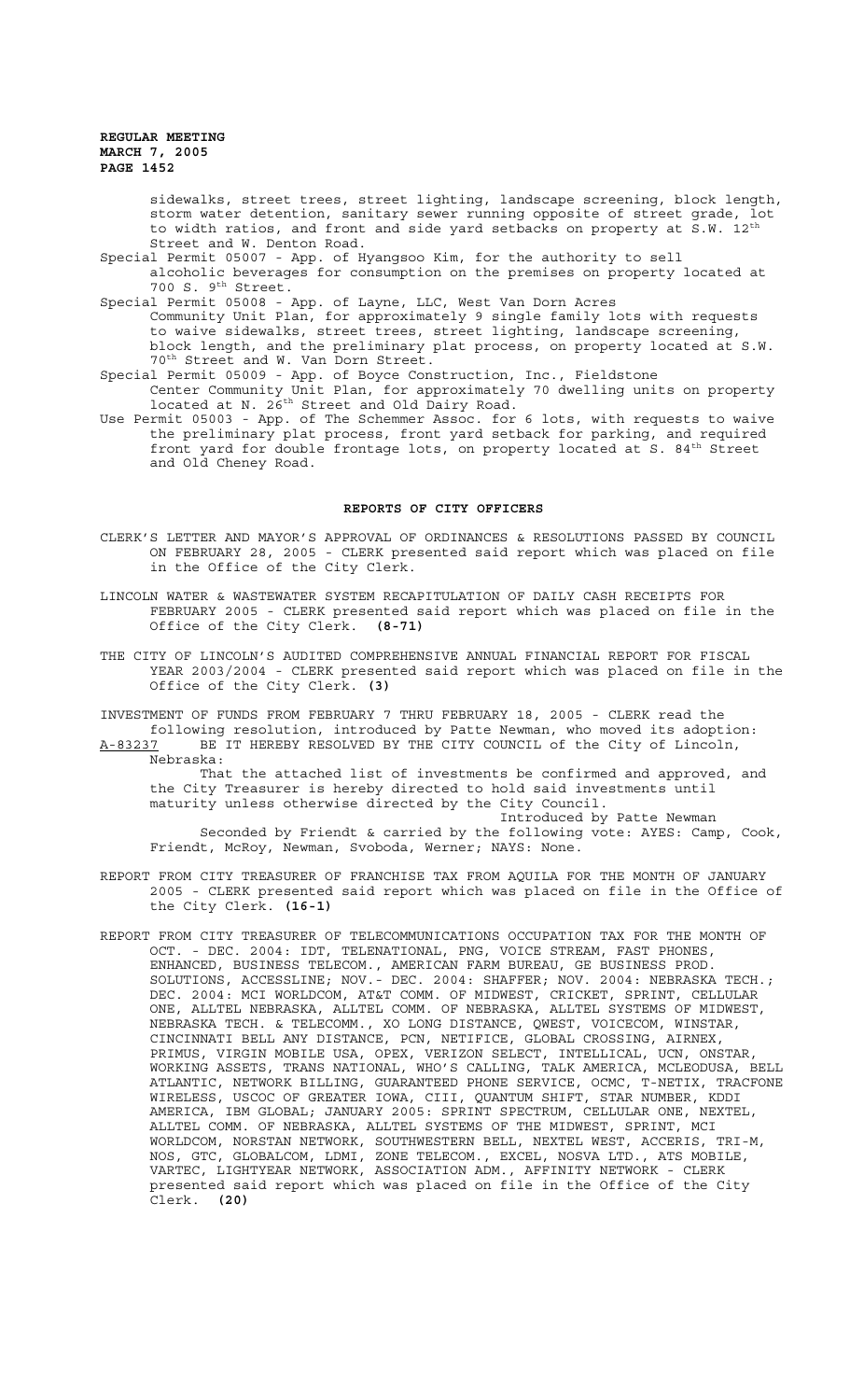### ORDINANCES - 1<sup>ST</sup> READING

AMENDING SECTION 19.04.100 OF THE LINCOLN MUNICIPAL CODE RELATING TO THE LINCOLN FIRE CODE PERMITS AND PERMIT FEES TO REQUIRE PERMITS FOR THE INSTALLATION OF FIRE ALARMS AND DETECTION SYSTEMS AND ESTABLISHING PERMIT FEES FOR SUCH PERMITS - CLERK read an ordinance, introduced by Patte Newman, amending Section 19.03.100 of the Lincoln Municipal Code relating to the Lincoln Fire Code permits and Permit Fees to require permits for the installation of fire alarms systems and establishing permit fees; and repealing Section 19.03.100 of the Lincoln Municipal Code as hitherto existing, the first time.

#### ORDINANCES - 3<sup>RD</sup> READING & ASSOCIATED RESOLUTIONS

AUTHORIZING AND PROVIDING FOR THE ISSUANCE OF GENERAL OBLIGATION STORM SEWER REFUNDING BONDS IN AN AMOUNT NOT EXCEEDING \$7,000,000.00 - CLERK read an ordinance, introduced by Glenn Friendt, authorizing and providing for the issuance of General Obligation Storm Sewer Refunding Bonds in an amount not exceeding \$7,000,000.00, the third time.

FRIENDT Moved to pass the ordinance as read.

Seconded by Svoboda & carried by the following vote: AYES: Camp, Cook, Friendt, McRoy, Newman, Svoboda, Werner; NAYS: None.

The ordinance, being numbered **#18508**, is recorded in Ordinance Book 202, Page

ADOPTING THE SUPPLEMENTS TO THE LINCOLN MUNICIPAL CODE DATED JUNE, 2004 AND DECEMBER 2004 AS PART OF THE OFFICIAL LINCOLN MUNICIPAL CODE - CLERK read an ordinance, introduced by Glenn Friendt, adopting the supplements to the Lincoln Municipal Code dated June, 2004; and December 2004 as part of the official Lincoln Municipal Code, the third time.

FRIENDT Moved to pass the ordinance as read.

Seconded by Svoboda & carried by the following vote: AYES: Camp, Cook, Friendt, McRoy, Newman, Svoboda, Werner; NAYS: None.

The ordinance, being numbered **#18509**, is recorded in Ordinance Book 202, Page

AMENDING CHAPTER 2.24 OF THE LINCOLN MUNICIPAL CODE TO ADD A NEW SECTION NUMBERED 2.24.090 AUTHORIZING THE LAW DEPARTMENT AND RISK MANAGEMENT TO INVESTIGATE ALL CLAIMS FILED AGAINST THE CITY AND TO ADJUST, COMPROMISE AND SETTLE ALL CLAIMS WHEREIN THE PAYMENT TO ANY INDIVIDUAL IS NOT IN EXCESS OF \$25,000.00 - CLERK read an ordinance, introduced by Glenn Friendt, amending Chapter 2.24 of the Lincoln Municipal Code relating to the Law Department to add a new section numbered 2.24.090 authorizing the Law Department and Risk Management to investigate all claims filed against the City and to adjust, compromise and settle all claims wherein the payment to any individual is not in excess of \$25,000.00, the third time.

FRIENDT Moved to pass the ordinance as read.

Seconded by Svoboda & carried by the following vote: AYES: Camp, Cook, Friendt, McRoy, Newman, Svoboda, Werner; NAYS: None.

The ordinance, being numbered **#18510**, is recorded in Ordinance Book 202, Page

CHANGE OF ZONE 05001 - APPLICATION OF GUY LAMMLE FOR A CHANGE OF ZONE FROM AG AGRICULTURAL TO R-3 RESIDENTIAL ON PROPERTY GENERALLY LOCATED AT LAMMLE CIRCLE AND GLENEAGLE COURT - CLERK read an ordinance, introduced by Glenn Friendt, amending the Lincoln Zoning District Maps attached to and made a part of Title 27 of the Lincoln Municipal Code, as provided by Section 27.05.020 of the Lincoln Municipal Code, by changing the boundaries of the districts established and shown thereon, the third time.

FRIENDT Moved to pass the ordinance as read.

Seconded by Svoboda & carried by the following vote: AYES: Camp, Cook, Friendt, McRoy, Newman, Svoboda, Werner; NAYS: None.

The ordinance, being numbered **#18511**, is recorded in Ordinance Book 202, Page

#### **MISCELLANEOUS BUSINESS**

#### **PENDING -**

CAMP Moved to extend the Pending List to March 14, 2005. Seconded by Cook & carried by the following vote: AYES: Camp, Cook, Friendt, McRoy, Newman. Svoboda, Werner; NAYS: None.